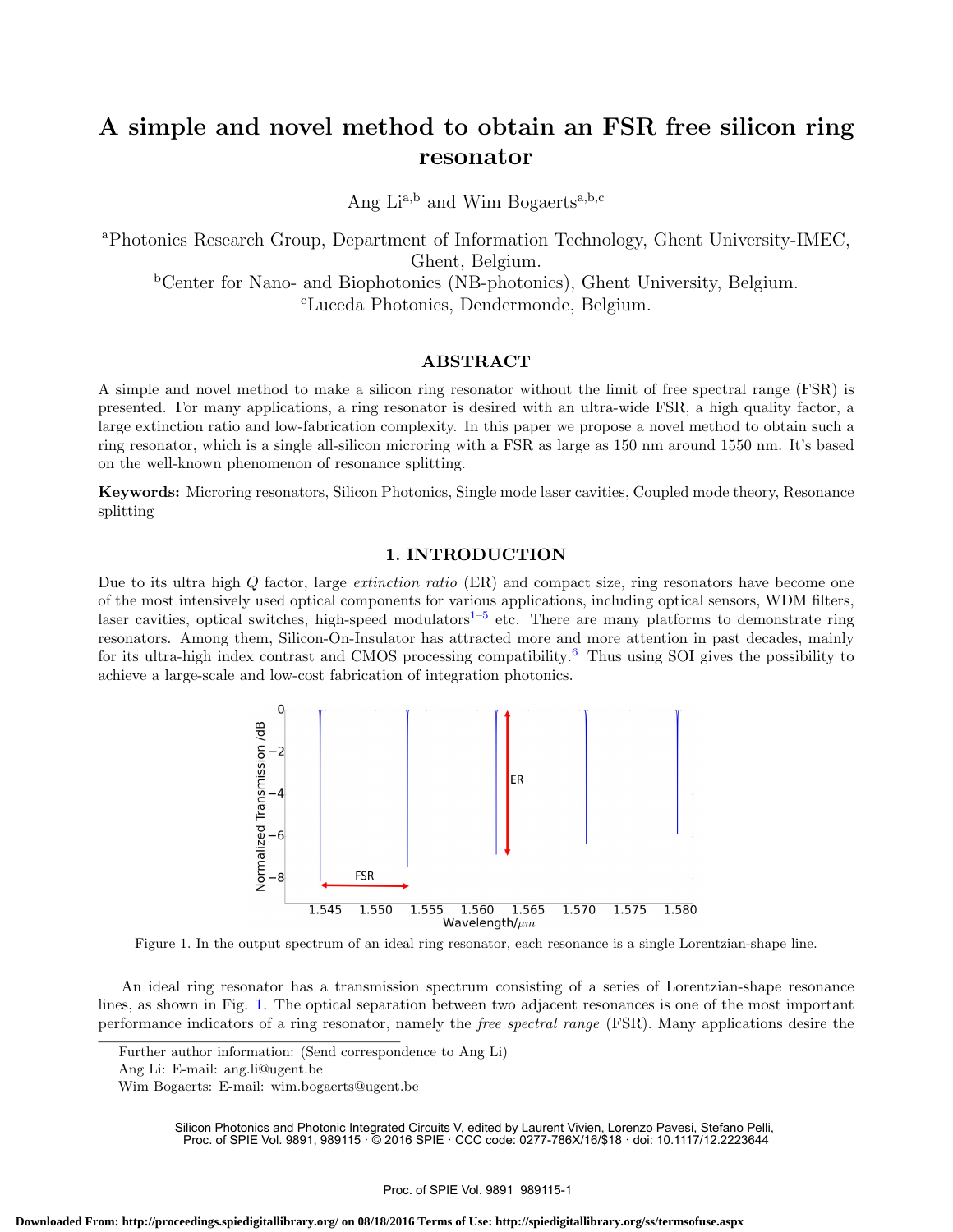ring resonator to have a relatively large FSR as the working range is usually limited to the span of a single FSR. For instance, this corresponds to the sensing range of ring resonator based optical sensors. It would become difficult or impossible to correctly detect the index change if the resonance shift exceeds one FSR.<sup>3</sup> The same can be said about ring resonator based single mode laser cavities, as the FSR of the ring resonator will limit the tuning range of the laser.<sup>5</sup> The FSR is dependent on the parameters of a ring resonator as the equation  $(1)$ shows:

$$
FSR = \frac{\lambda_0^2}{n_g L} \tag{1}
$$

Here  $\lambda_0$ ,  $n_q$  and L are the resonance wavelength, the group index and the physical length of the ring waveguide, respectively. Thus in order to get a wide FSR, a relatively short length is needed. This reveals another advantage of the SOI platform for ring resonators: because of the ultra high index contrast, very tight bends and therefore compact rings are possible.<sup>7</sup> A lot of research has been spent on shortening the total roundtrip length of silicon ring resonators, to obtain a larger FSR. So far the shortest fabricated silicon ring resonator is reported to be  $4\pi\mu m$ long, with a 2  $\mu$ m bend radius.<sup>7</sup> This generates an FSR just a bit short of 50 nm. The length, however, cannot not be infinitely reduced due to three reasons. Firstly, the tuning mechanism will be difficult to implement. Secondly, it will become difficult or even impossible to obtain the correct coupling coefficient of the directional coupler because of its extremely short coupling length. Finally, short lengths require sharp bend radius. Based on current processing technology, a bend radius smaller than  $4 \mu m$  might already introduce multiple unwanted effects, including extra radiation loss and more backscattering as the mode profile is located closer to the rough outer wall.<sup>8, 9</sup> Potential bend/straight transition loss and reflection would also be induced due to the large mode mismatch between a sharp bend section and a straight waveguide.

Besides directly reducing the ring roundtrip length, there have been many other attempts to increase the FSR of a silicon ring resonator.<sup>10–14</sup> They either take advantage of the Vernier effect in multiple microrings<sup>12, 13</sup> or introduce intentional reflection inside the ring.<sup>10, 11, 14</sup> Both approaches have some drawbacks. For the first one, the design accuracy and fabrication tolerance needs careful attention as the resonance wavelength as well as the bandwidth of each ring need to be perfectly matched, otherwise strong resonance splitting might be induced. Moreover, the tuning scheme will become more complicated to get a continuous shift of the resonance compared to that of a single ring resonator. While the second method introduces CMOS processing incompatibilities to define the backscatterers (e-beam gratings or metal particles), which will negate the advantages of SOI platform. Besides, Bragg grating and metal particles will introduce extra loss mechanisms, i.e. radiation loss and absorption loss. As a consequence, the quality factor and extinction ratio of these ring resonators are relatively poor, as evident in.<sup>10</sup>

Our approach to define a large-FSR ring resonator is based on a single all-silicon ring resonator. Similar with former literature,<sup>10, 11</sup> we also widen the FSR by means of internal reflection inside the ring. However, the significant improvement lies in the choice of reflector: an all-silicon loop-MZI based reflector. Thus the whole device is CMOS compatible and no extra loss is introduced in the device. It has a FSR as wide as 150 nm around 1550 nm. In next section we will explain the principle using *temporal coupled mode theory* (tCMT) in detail. In the section after that, the design strategy and simulation results will be discussed in detail. Finally comes the conclusion.

# 2. PRINCIPLE

Temporal coupled mode theory (tCMT) has been popularly applied for analyzing ring resonators.<sup>15–18</sup> In following section we will first introduce tCMT to model an ideal ring resonator and get a good understanding of both tCMT and ring resonators. Subsequently we will use tCMT to explain our method to obtain an ultra wide FSR silicon ring resonator. Finally the schematic of our device will be given.

# 2.1 Ideal ring resonator

First of all, we need to clarify that in tCMT a ring resonator is considered as a lumped oscillator with a timevariant energy stored inside. Here it's the concept of energy that is focused on instead of the electric field.

For an ideal ring resonator, the two circulating modes, namely clockwise (CW) mode and counter-clockwise (CCW) mode, are degenerate and only one of them is active when only one input port is injected with light. Fig.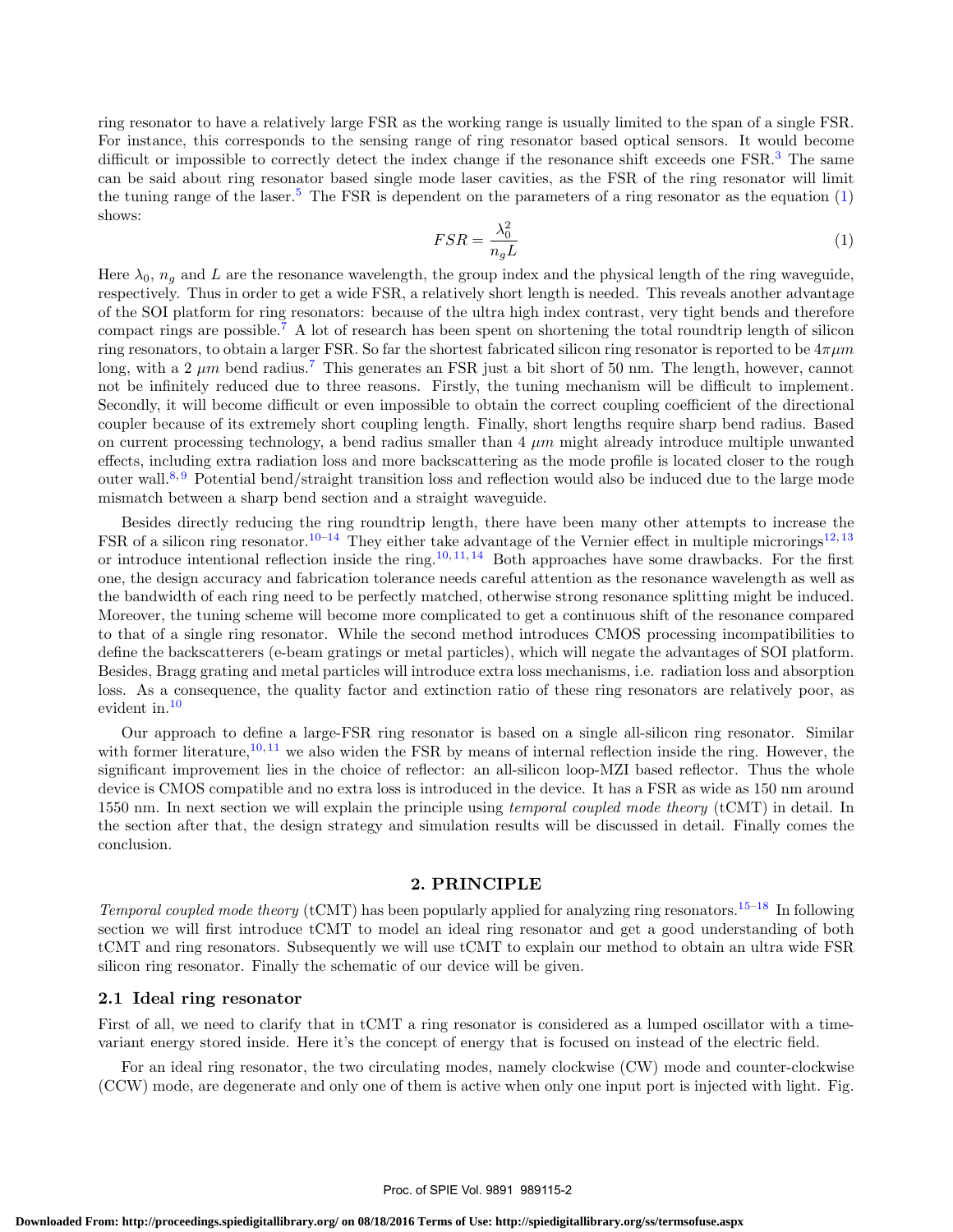

Figure 2. Schematics of (a) an ideal ring resonator and (b) a ring resonator with internal reflection in tCMT. Ideally, only one circulating mode (for instance,  $\alpha_{ccw}$  is active when only one input is injected with light. While due to reflection, both modes are activated simultaneously.  $\mu_x$  stands for the mutual coupling between two waves.

2 shows the schematics of an ideal ring resonator as well as a ring resonator with internal reflection that couples two circulating modes. Equations (2) and (3) are based on tCMT describing the amplitudes of the circulating mode and transmitted wave at each port:

$$
\frac{d\alpha_{ccw}}{dt} = j\omega_0 \alpha_{ccw} - \left(\frac{1}{\tau_l} + \frac{1}{\tau_i} + \frac{1}{\tau_o}\right) \alpha_{ccw} - j\mu_i S_i \tag{2}
$$

$$
S_t = S_i - j\mu_i \alpha_{ccw} \quad S_d = j\mu_o \alpha_{ccw} \quad S_a = S_r = 0 \tag{3}
$$

Here  $\alpha_{ccw}$  refers to the energy amplitude of the mode stored in the ring resonator. It's square  $\alpha_{ccw}^2$  stands for the total energy of this mode.  $S_x$  represents the wave amplitude at each port, it's normalized in such a way that its square has the unit of power, quite similar with the concept of field amplitude. Three decay rates  $\frac{1}{\tau_l}, \frac{1}{\tau_i}, \frac{1}{\tau_o}$ are due to the intrinsic loss of the ring resonator, coupling to the two side waveguides, respectively. Those factors denoted by  $\mu_x$  represent the mutual coupling of the couplers. Their physical meanings could be understood by equations (4):

$$
\mu_i^2 = \kappa_i^2 \frac{c}{n_g L} = \frac{2}{\tau_i} \quad \mu_o^2 = \kappa_o^2 = \frac{2}{\tau_o} \frac{c}{n_g L} \quad a_l^2 \frac{c}{n_g L} = \frac{2}{\tau_l}
$$
(4)

Here, c is the light speed in vacuum. Factor  $\kappa_x$  is the common denote for field coupling coefficient of the coupler.  $a_l$  is an artificial representation of the roundtrip loss of the electric field in the ring waveguide. It's similar to the field coupling coefficient as it could be understood as coupling coefficient to the unguided mode (loss). The mathematical formula for the normalized transmission at the through port can be derived from equations (2) and  $(3)$ , as shown in equations  $(5)$  and  $(6)$ :

$$
\frac{S_t}{S_i} = 1 - \frac{\frac{2}{\tau_i}}{(\omega - \omega_0) + (\frac{1}{\tau_i} + \frac{1}{\tau_i} + \frac{1}{\tau_o})}
$$
(5)

$$
\frac{S_t^2}{S_i^2} = 1 - \frac{\frac{2}{\tau_i} \left(\frac{2}{\tau_o} + \frac{2}{\tau_i}\right)}{(\omega - \omega_0)^2 + \left(\frac{1}{\tau_i} + \frac{1}{\tau_i} + \frac{1}{\tau_o}\right)^2}
$$
(6)

In the ideal case, the output spectrum is a single Lorentzian shape, which corresponds well with the theory. One of the most important performance indicators of ring resonator is its extinction ratio (ER). It's this parameter that we are going to play with to make the FSR of the our device very wide. ER is directly determined by the transmission at the resonance frequency  $\omega = \omega_0$ . For an ideal ring, it is given in equation (7):

$$
P_0 = 1 - \frac{\frac{2}{\tau_i} \left(\frac{2}{\tau_o} + \frac{2}{\tau_l}\right)}{\left(\frac{1}{\tau_l} + \frac{1}{\tau_i} + \frac{1}{\tau_o}\right)^2} \tag{7}
$$

#### Proc. of SPIE Vol. 9891 989115-3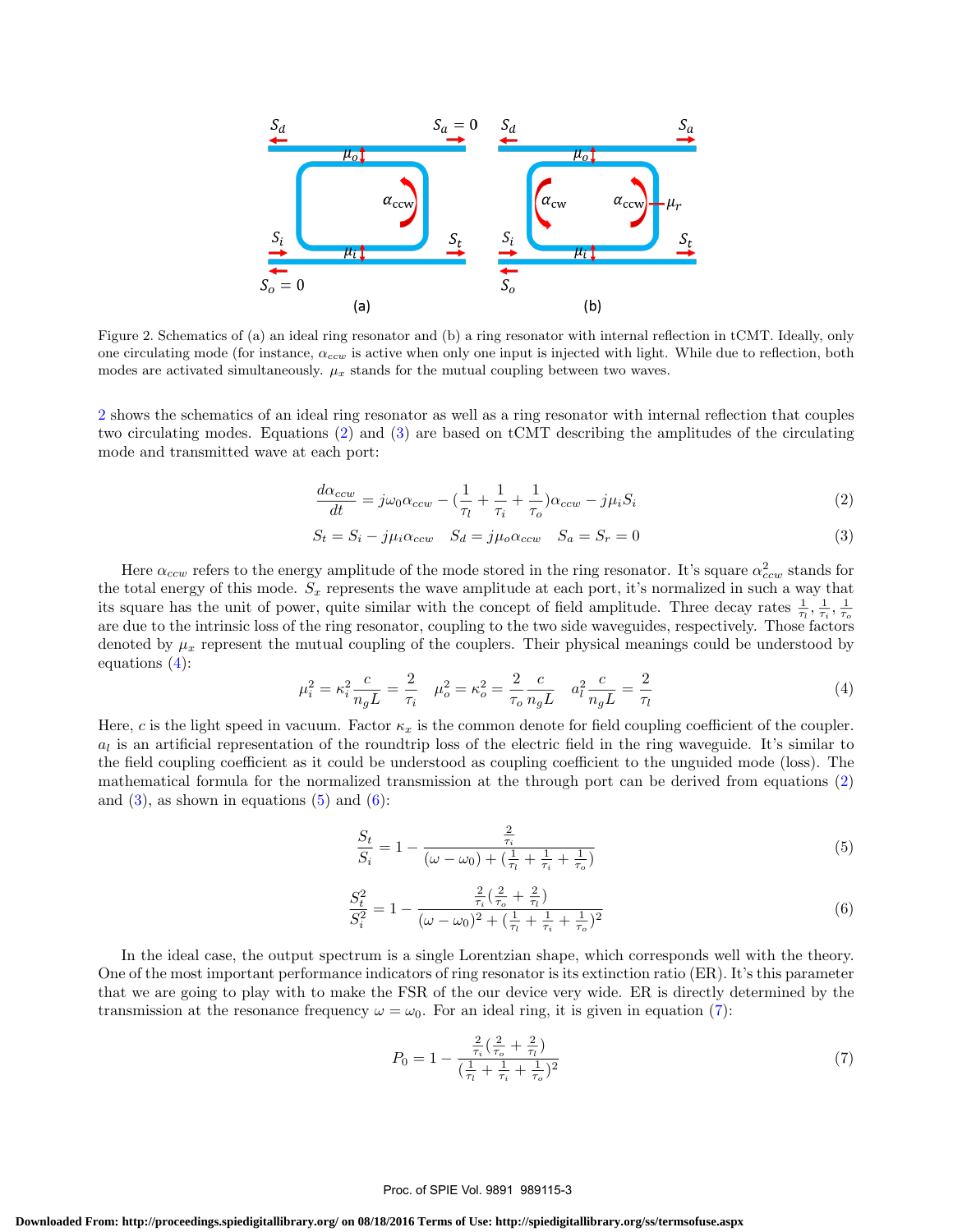When  $\frac{1}{\tau_i} = \frac{1}{\tau_i} + \frac{1}{\tau_o}$ ,  $P_0$  becomes 0, which gives the largest ER. That is the so-called critical coupling of ring resonator. Physically speaking, when the light coupled in from input equals the light leaking out of ghe ring resonator (loss + coupled out to the output), we get the largest ER.

#### 2.2 Ring resonator with internal reflection

After building a tCMT model for an ideal ring resonator, we will now apply tCMT again to analyze a ring resonator with internal reflection. This analysis will reveal how the ER of one resonance could be strongly modified by the reflectivity inside the ring. Based on this phenomenon we are able to make a ring resonator with ultra-wide FSR.

The most essential difference with an ideal ring resonator is that due to internal reflection, the two circulating modes CW and CCW are coupled with each other, thus simultaneously activated by only one input port. The modes in the resonator will be changed from a single mode state to a more complicated coupled mode state. Still based on tCMT, equations for the two circulating modes are given in equations (8) and (9):

$$
\frac{d\alpha_{ccw}}{dt} = j\omega_0 \alpha_{ccw} - \left(\frac{1}{\tau_l} + \frac{1}{\tau_i} + \frac{1}{\tau_o}\right) \alpha_{ccw} - j\mu_r \alpha_{cw} - j\mu_i S_i \tag{8}
$$

$$
\frac{d\alpha_{cw}}{dt} = j\omega_0 \alpha_{cw} - \left(\frac{1}{\tau_l} + \frac{1}{\tau_i} + \frac{1}{\tau_o}\right) \alpha_{cw} - j\mu_i S_i \tag{9}
$$

Here, a new term  $\mu_r$  appears. Similar to  $\mu_o, \mu_i$  this stands for the mutual coupling of the reflection that couples the two modes. Here the coupling of these two modes, namely reflection in our case, is considered to be conservative instead of dissipative. Its physical meaning is indicated in equation (10):

$$
\mu_r^2 = r^2 \frac{c}{n_g L} \tag{10}
$$

Field reflectivity is denoted by r. Equations for transmitted wave amplitude at each port is given by:

$$
S_t = S_i - j\mu_i \alpha_{ccw} \quad S_d = S_i - j\mu_o \alpha_{ccw} \quad S_a = -j\mu_o \alpha_{cw} \quad S_r = -j\mu_i \alpha_{cw} \tag{11}
$$

The equations for  $S_t$  and  $S_d$  remain the same (but the  $\alpha_{ccw}$  has changed), while  $S_a$  and  $S_r$  are not zero any more. Physically speaking, due to the activation of mode  $\alpha_{cw}$ , there is undesired light passing to add port and reflected to in port. Solving equations  $(8)$ ,  $(9)$  and  $(11)$  we get a modified formula for the normalized transmission at through port:

$$
\frac{S_t}{S_i} = 1 - \frac{2}{\tau_i} \frac{j(\omega - \omega_0) + (\frac{1}{\tau_i} + \frac{1}{\tau_i} + \frac{1}{\tau_o})}{[j(\omega - \omega_0) + (\frac{1}{\tau_i} + \frac{1}{\tau_i} + \frac{1}{\tau_o})]^2 + \mu_r^2}
$$
\n
$$
= 1 - \frac{2}{\tau_i} (\frac{0.5}{j(\omega - \omega_1) + (\frac{1}{\tau_i} + \frac{1}{\tau_i} + \frac{1}{\tau_o})} + \frac{0.5}{j(\omega - \omega_2) + (\frac{1}{\tau_i} + \frac{1}{\tau_i} + \frac{1}{\tau_o})})
$$
\n(12)

Obviously, instead of one Lorentzian-shape resonance, now the output spectrum contains two Lorentzian-shape resonances with their own central frequencies,  $\omega_1 = \omega_0 + |\mu_r|$  and  $\omega_2 = \omega_0 - |\mu_r|$ . Subsequently the transmission at resonance frequency is modified to equation (13):

$$
P_0 = \left(\frac{\frac{2}{\tau_l} + \frac{2}{\tau_o}}{\frac{2}{\tau_l} + \frac{2}{\tau_o} + \frac{2}{\tau_i}}\right)^2 + \frac{\left(\frac{2}{\tau_i}\right)^2 - 2\frac{2}{\tau_i}\left(\frac{2}{\tau_l} + \frac{2}{\tau_o}\right)}{\left(\frac{2}{\tau_l} + \frac{2}{\tau_o} + \frac{2}{\tau_i}\right)^2 + 16|\mu_r^2|}
$$
(13)

To get a better understanding of how these physical parameters, especially the reflectivity, would influence the transmission and ER, we replace factors  $\tau_x$  and  $\mu_r$  in equation (13) with coupling coefficients  $\kappa_x$  and reflectivity r through equations  $(4)$  and  $(10)$  and we get:

$$
P_0 = \left(\frac{\kappa_0^2 + a_l^2}{\kappa_i^2 + \kappa_o^2 + a_l^2}\right)^2 + \frac{(\kappa_i^2)^2 - 2\kappa_i^2(\frac{2}{\tau_i} + \frac{2}{\tau_o})}{(\frac{2}{\tau_i} + \frac{2}{\tau_o} + \frac{2}{\tau_i})^2 + 16|\mu_r^2|}
$$
(14)

#### Proc. of SPIE Vol. 9891 989115-4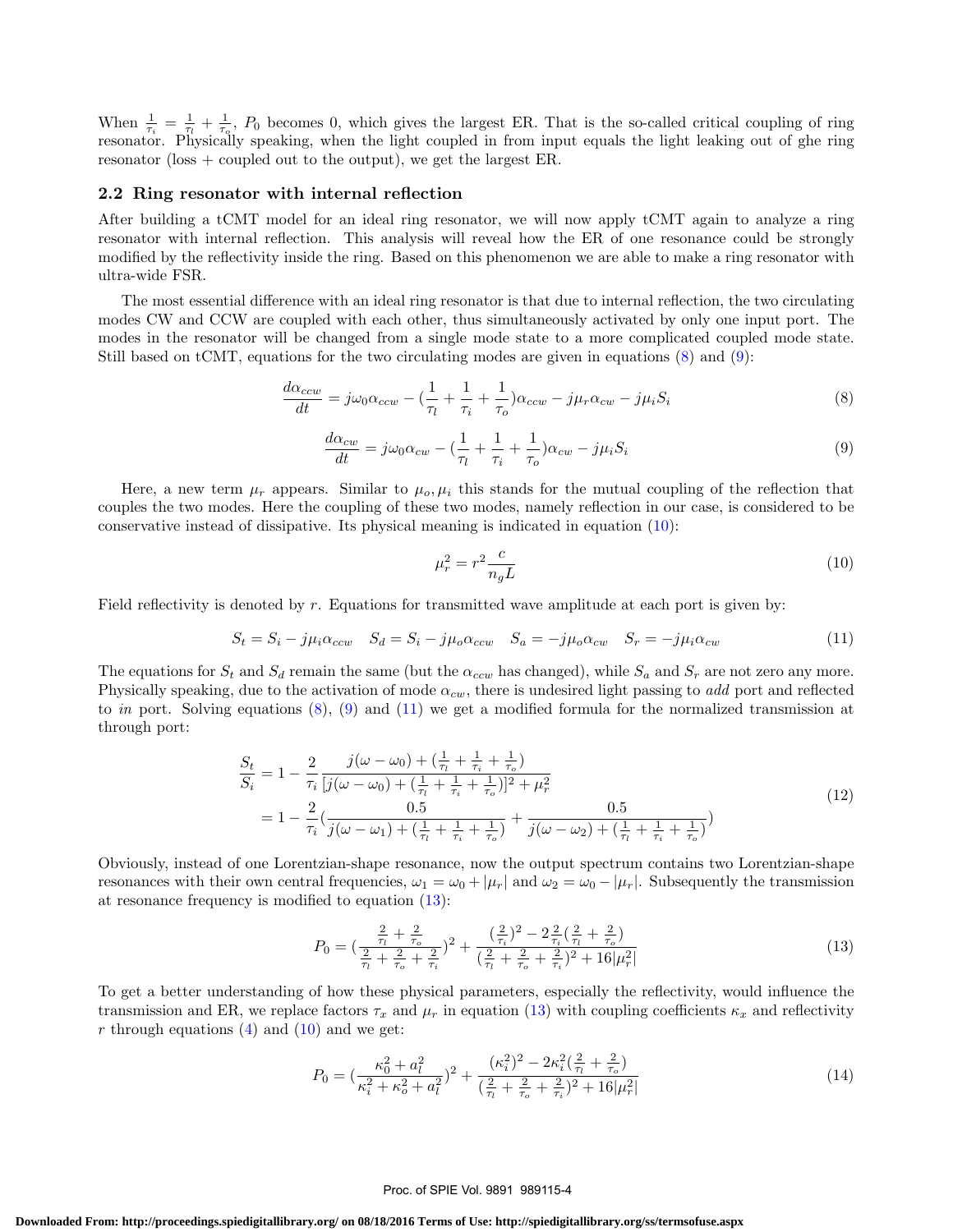

Figure 3. The *extinction ratio*(ER) of a resonance drops dramatically with increasing reflectivity inside the ring.

When  $r = 0$ , equation (14) becomes identical with equation (7). Now it's too complicated to directly analyze. In figure 3 it's shown how the ER of one resonance changes with reflectivity r, when  $\kappa_o = \kappa_i$ , which is often the case and easy to guarantee. Generally speaking, ER drops dramatically with increasing reflectivity  $r$ . This is the basic principle for our device. If we could design a reflector, whose reflection spectrum is strongly wavelength dependent, specifically speaking, only one wavelength sees zero reflection while all other wavelengths suffer strong reflection. Then for the ring resonator's spectrum, we will see that only one resonance that matches with the reflector's zero-reflection wavelength has a very large ER while the rest resonances have very small ER. Under this circumstance, we could consider this ring resonator as a single-mode resonator, whose FSR depends on the FSR of the reflector.

The reflector we propose is a Mach-Zehnder-Interfereometer ended with a Sagnac mirror. In next section we will give the design strategy of the device and its simulation results using a circuit simulator-Caphe.<sup>19</sup>

## 2.3 Schematic



Figure 4. Schematic of our device (left) and the MZI based reflector (right).

The schematic of the whole device is given in figure 4. It could be simply divided into two parts, a ring resonator and a reflector. The reflector itself consists of two parts: a tunable MZI and a Sagnac mirror connected with its output.

# 3. DESIGN AND SIMULATION

In this section, we will first discuss about the design strategy as well as the key parameters of our device. Then the simulation results using our circuit simulator-Caphe will be given in detail.

As mentioned in last section, if we manage to make a reflector, in whose spectrum only one wavelength has zero reflection while the rest suffer strong reflection, then in terms of the ring spectrum, only one resonance has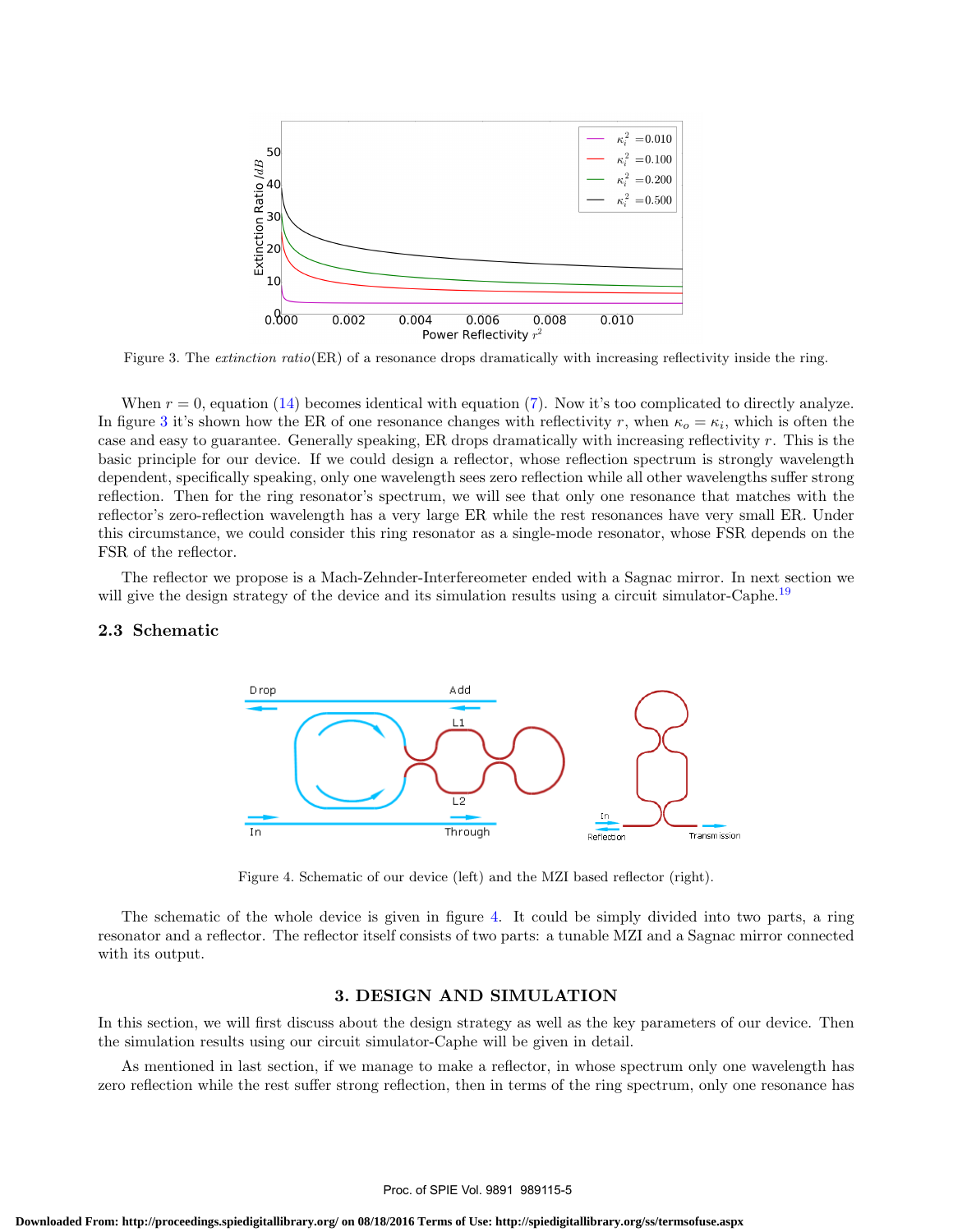a large  $ER_0$  with all the rest being suppressed to a very small  $ER_1$ . And we define a new important parameter for our device, the *side mode suppression ratio* (SMSR) as  $SMSR = ER_0 - ER_1$ . If SMSR is large enough, we may consider the ring as a single resonance ring, whose FSR depends on the FSR of the reflector instead of the ring length.

The design principle of the reflector is quite similar with that of a normal MZI. The key design freedom is the length difference  $\Delta L$  between its two arms  $L_1$  and  $L_2$ . The absolute length of these two arms depends on the applications of this ring. For instance, for a ring biosensors, a relatively longer length is useful to expose a long waveguide to bio medium. On the other hand, for WDM filters the length should be designed to be as short as possible to minimize the footprint, the loss and stochastic backscattering.<sup>15</sup> The zero-reflection wavelength point is:

$$
\frac{2\pi\Delta Ln_{eff}}{\lambda} = m\pi\tag{15}
$$

where  $m$  is the interference order, similar to that of an MZI. The reflection spectra for different interference orders m or  $\Delta L$  generated by Caphe are plotted in figure 5. The simulated device contains two 50/50 directional couplers with a wavelength-dependent model extracted from a commercial FDTD simulator-Lumerical and the zero-reflection wavelength is set to be 1540 nm. The FSR of the reflector is as large as 150 nm. The influence of  $\Delta L$  is clearly demonstrated in this figure. A longer  $\delta L$  will lead to a sharper slope, which means a higher efficiency or a larger SMSR.



Figure 5. Different reflection spectra simulated with Caphe. Each color corresponds with a interference order m or  $\Delta L$ . Longer  $\Delta L$  can generate a sharper slope, which means a larger SMSR.



Figure 6. Simulated 'through' port of our devices at two different configurations,  $\kappa_o^2 = \kappa_i^2 = 0.05, 0.5$ , respectively.

The simulation result of the complete device is given in figure  $6.$  m is chosen to be 23, and the ring resonator has a power coupling coefficient of  $\kappa_o^2 = \kappa_i^2 = 0.05$  and  $\kappa_o^2 = \kappa_i^2 = 0.5$  respectively, to show that our device could work under a very large range of coupling coefficient compared with a normal ring resonator that generally requires a ring to be configured at its critical coupling point. The SMSR could be as large as 30 dB at  $\kappa_i^2 = 0.5$ .